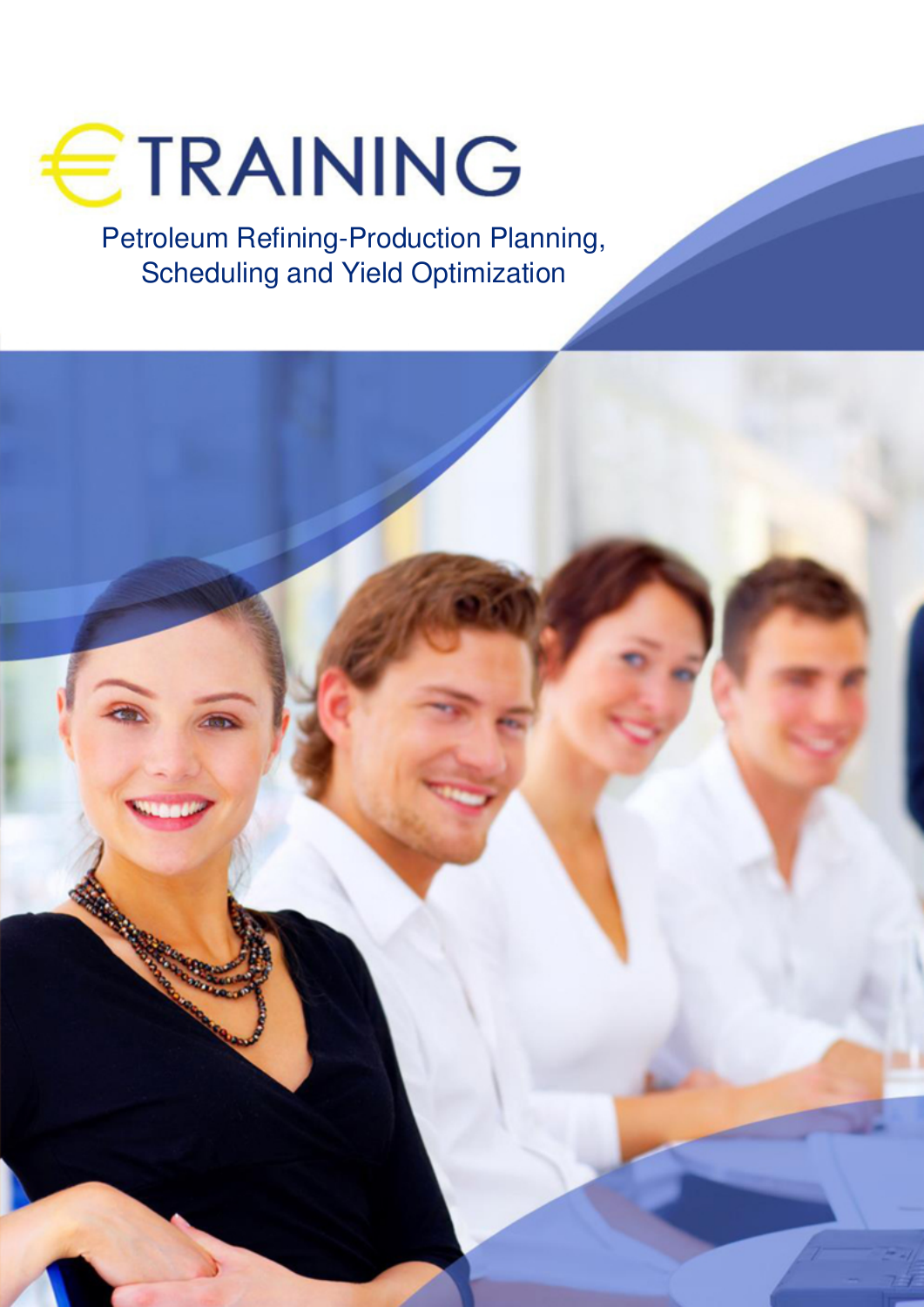

# Petroleum Refining-Production Planning, Scheduling and Yield **Optimization**

#### **Introduction:**

This program is specifically designed to identify and resolve issues of production planning and scheduling in petroleum refineries that are most commonly encountered by refinery personnel working in this area. Issues of operations scheduling for petroleum refining are discussed in depth. It will also be enhanced with planning and scheduling examples and will provide relevant background information on the subject.

Additionally, the program will present a detailed overview of refining process yields, from the crude oil feed to the finished products. Major refining processes are presented and discussed, including feedstock, feedstock preparation, operating conditions, catalysts, yields, product properties, and economics.

The program is oriented toward the practical aspects of refinery operations as well as the terminology and economics of refining.

#### **Course Objectives:**

At the end of this course the participants will be able to:

- Gain an appreciation of production planning and scheduling tools that will be useful for planning of crude and product deliveries
- Discover and appreciate the similarities and differences between planning and scheduling
- Understand the principles of scheduling optimization and promote efficient refining operations, and yield optimization
- Learn the skills to crude selection and optimization that results in improved profitability
- Develop the skills necessary to apply blending techniques using excel
- Learn how to familiarize and understand the various refinery types and appreciate how refining complexity impacts refining optimization and refining margins
- Comprehend the importance of quality giveaways and learn how to use practical excel spreadsheets for blending calculations to reduce quality giveaways
- Use hands-on software that allows professionals in the industry to choose different crude diets to optimize refinery utilization efficiency and profitability
- Act as a primer into the industry of Petroleum Refining and familiarize industry professionals with all processes associated with the processing of petroleum into finished products
- Equip new engineers into the industry, with the basic tools for understanding the complex nature of Refining and its operations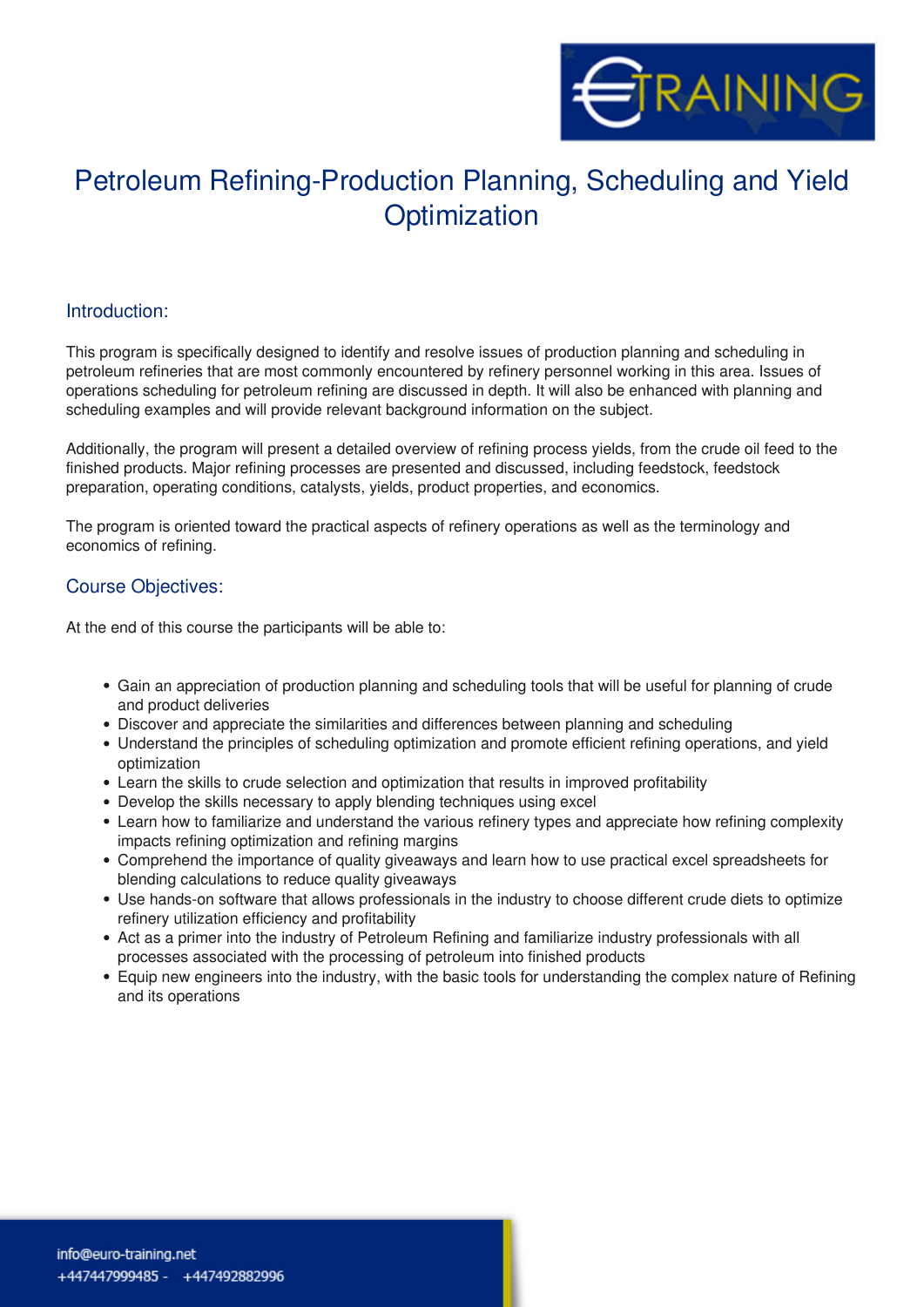

#### **Targeted Audience:**

- Refining professionals working in the industry either as refining technologists or in refining operations and engineers
- All professionals involved in Production, Planning, and Scheduling
- Process engineers and technologists engaged in planning and scheduling activities and who are required to understand and discuss issues related to their industry
- Operations personnel including shift supervisors
- Marketers and refinery planners
- Blending professionals
- Refining Technologists
- Other engineers who would like a further understanding of the complex refining processes
- Accountants, marketers, and other professions who would like to understand the complexities and terminology of Production Planning & Scheduling in Petroleum Refineries
- Persons who wish to update themselves on the methods used in this important field and learn how to implement error-free methods for the benefit of their organizations

#### **Course Outlines:**

#### **Unit 1: Application of Planning and Scheduling:**

- Refinery Configuration:
- Hydro skimming Refinery
- Refineries with Secondary Conversion Process
- Integrated Refineries
- Existing & New Refineries
- Choice of Crude
- Crude oil scheduling
- Choice of Processes
- Capacity utilization of Crudes
- The severity of Process Operations
- Cut-points Optimization
- Facing Upset Situations
- Tankage Requirement

# **Unit 2: Improving Product Movements and Releasing Tankages:**

- Basic Information Required
- Crude Assay
- Intermediate Feed Characteristics
- Yields and Properties
- Different Process Units
- Utilities

# **Unit 3: Product Blending Rules:**

- Product Specifications
- New Trends in fuel production
- Environmental Issues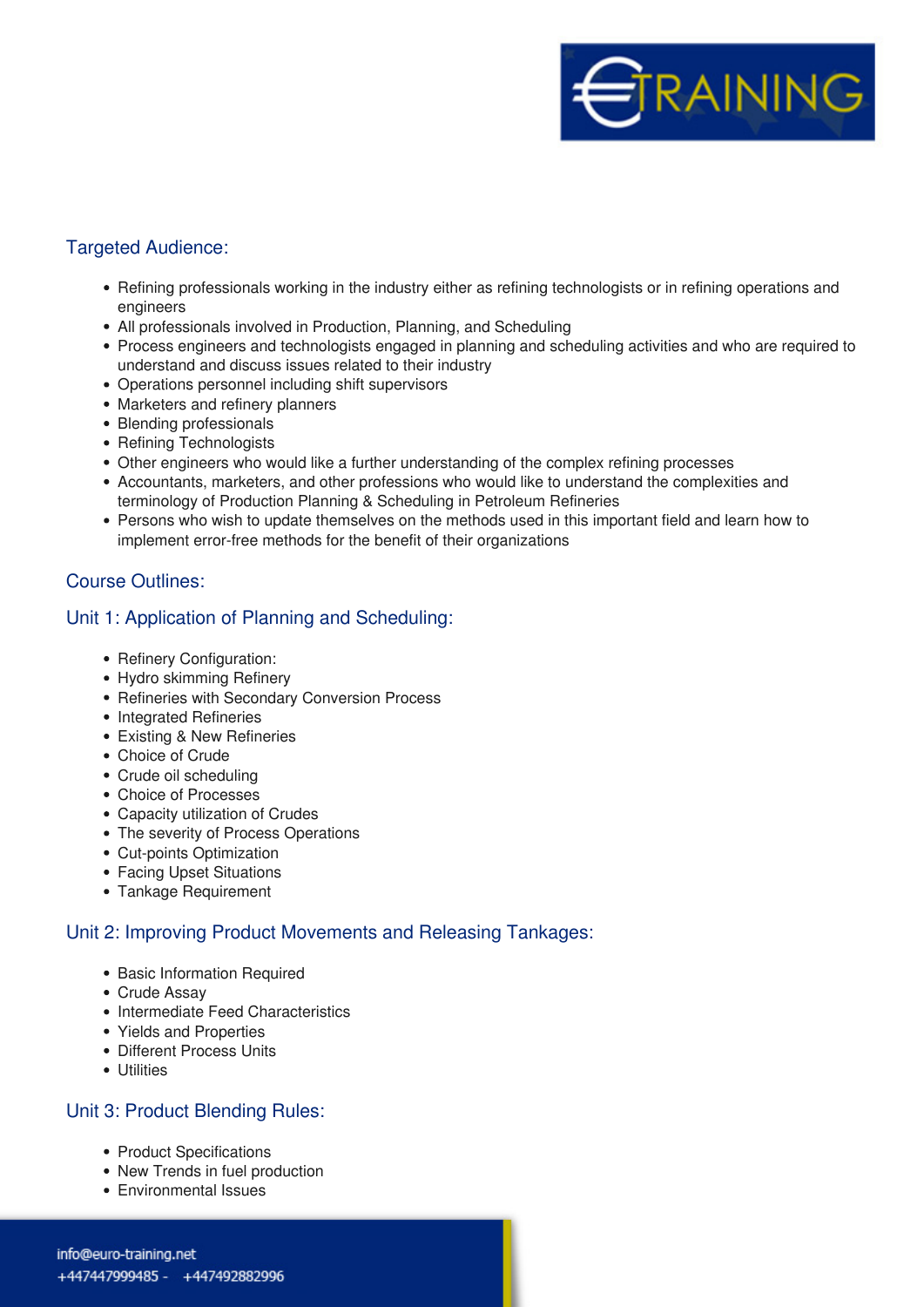

- Crude Cost
- Product Netback

#### **Unit 4: Formulation of Problem:**

- Refinery Flow-sheets
- Simplified Material Balance
- General Formulation
- Demand Equations
- Product Inventory Control
- Product Quality Control
- Fixed Composition Blend
- Capacity Control/ Constraints
- Availability of Feedstock/ Control

## **Unit 5: Application to a Refinery Worksheet:**

- Petroleum Product Movement and Product Exchange
- Marginal Depot Supply and movements
- Commonly Used Methods & Recent Developments
- Mathematical Approach to Solution
- Linear Programming
- Graphic Method
- Vendors Software

# **Unit 6: Crude Oil Yields Refinery Technology:**

- Crude Oil Origins & Characteristics
- Crude oil Assay and properties
- Crude oil products
- Product specifications
- Gasoline
- Kerosene/ Jet Fuel
- Fuel Oil/ Diesel Fuels
- Petrochemical Feedstocks
- Refineries Complexity
- Overall refinery flow: Interrelationship of processes

# **Unit 7: Petroleum Refinery Processes:**

- Crude Processing
- Desalting
- Atmospheric distillation
- Vacuum distillation
- Heavy Oils Processing Cocking and Thermal Processes
- Delayed Coking
- Fluid Coking
- Flexicoking
- Visbreaking